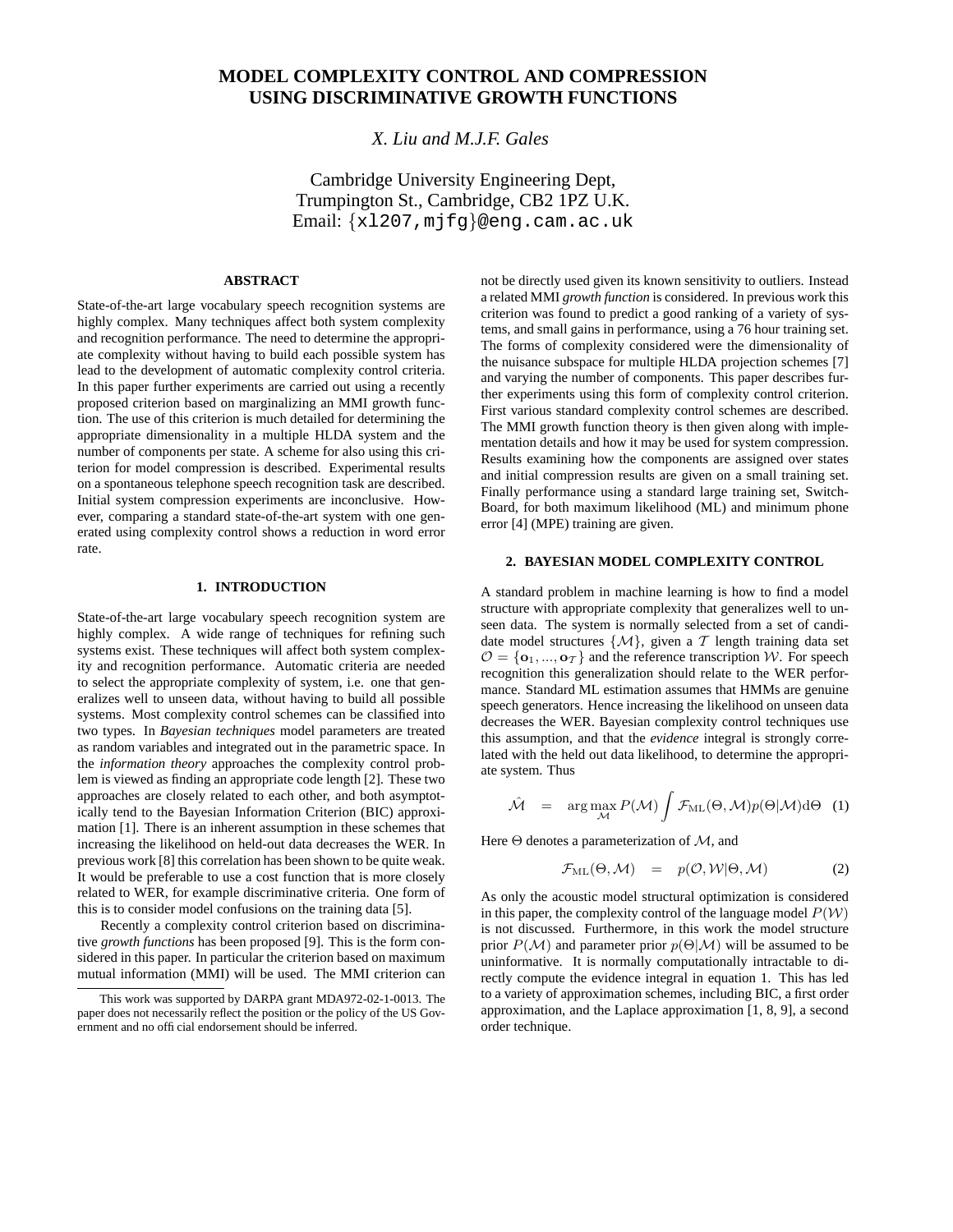To avoid having to estimate the likelihood for each possible system, a lower bound of the ML criterion may be derived using a standard EM approach. Multiple model structures can then share the same set of sufficient statistics. Hence

$$
\log \mathcal{F}_{\text{ML}}(\Theta, \mathcal{M}) \geq \mathcal{L}_{\text{ML}}(\Theta, \tilde{\Theta})
$$
  
= 
$$
\log \mathcal{F}_{\text{ML}}(\tilde{\Theta}, \mathcal{M}) + \mathcal{Q}_{\text{ML}}(\Theta, \tilde{\Theta}) - \mathcal{Q}_{\text{ML}}(\tilde{\Theta}, \tilde{\Theta})
$$
 (3)

where the standard EM auxiliary function for HMMs is given by

$$
\mathcal{Q}_{\text{ML}}(\Theta, \tilde{\Theta}) = \sum_{j,\tau} \gamma_j(\tau) \log p(\mathbf{o}_{\tau} | \mathcal{S}_j, \Theta, \mathcal{M}) \qquad (4)
$$

and  $\{S_i\}$  is the set of discrete hidden variables allowed by the reference,  $\gamma_j(\tau) = P(S_{j,\tau} | \mathcal{O}, \mathcal{W}, \Theta, \mathcal{M})$ ,  $\Theta$  is the *current* parameterization for M and  $S_{j,\tau}$  indicates that  $\mathbf{o}_{\tau}$  was generated by state  $S_j$ . A tractable lower bound of the evidence integral may be approximately computed using the Laplace approximation [9].

$$
\hat{\mathcal{M}} = \arg \max_{\mathcal{M}} \int \exp \left( \mathcal{L}_{\text{ML}}(\Theta, \tilde{\Theta}) \right) p(\Theta | \mathcal{M}) d\Theta
$$
 (5)

In practical implementations of BIC auxiliary functions also have to be considered due again to speed considerations. Thus the main difference between equation 5 and BIC is the use of Laplace approximation. The use of the Laplace approximation is important when multiple forms of parameter are to be optimized [8]. The inherent model correctness assumption of standard Bayesian schemes make them inappropriate for speech recognition systems as the correlation between likelihood on unseen data and WER is weak [8].

# **3. MMI GROWTH FUNCTION**

Discriminative training criteria, which are more closely related to WER that ML training, have been successfully applied to LVCSR [3, 4]. One of the most widely used criteria is the maximum mutual information (MMI), which may be expressed as

$$
\mathcal{F}_{\text{MMI}}(\Theta, \mathcal{M}) = \frac{p(\mathcal{O}, \mathcal{W}|\Theta, \mathcal{M})}{p(\mathcal{O}|\Theta, \mathcal{M})}
$$
(6)

Empirical results on LVCSR discriminative training tasks have shown that the Extended Baum-Welch (EBW) re-estimation formula can efficiently optimize the MMI criterion [3, 4]. The auxiliary function for EBW is

$$
Q_{\text{MMI}}(\Theta, \tilde{\Theta}) = \sum_{j,\tau} \gamma_j^{\text{MMI}}(\tau) \log p(\mathbf{o}_{\tau} | \mathcal{S}_j, \Theta, \mathcal{M}) \quad (7)
$$

where

$$
\gamma_j^{\text{MMI}}(\tau) = \gamma_j^{\text{num}}(\tau) - \gamma_j^{\text{den}}(\tau) + D_j p(\mathcal{O}|\mathcal{S}_{j,\tau}, \tilde{\Theta}, \mathcal{M}) \quad (8)
$$

 $\gamma_j^{\text{num}}(\tau)$  is the numerator posterior  $P(\mathcal{S}_{j,\tau} | \mathcal{O}, \mathcal{W}, \tilde{\Theta}, \mathcal{M}), \gamma_j^{\text{den}}(\tau)$ is the denominator posterior,  $P(S_{i,\tau} | O, \tilde{\Theta}, \mathcal{M})$  and  $D_i$  is a positive constant regularization term to ensure stability. However, the MMI criterion is sensitive to outliers, so is not appropriate for complexity control [9].

A growth function is required that is related to the standard MMI criterion, but is not as sensitive to outliers. The form of the growth function considered is  $[9]$ <sup>1</sup>

$$
\mathcal{G}(\Theta) = p(\mathcal{O}|\Theta) \left( C \mathcal{F}_{\text{ML}}(\tilde{\Theta}) + \mathcal{F}_{\text{MMI}}(\Theta) - \mathcal{F}_{\text{MMI}}(\tilde{\Theta}) \right) \quad (9)
$$

<sup>1</sup>In the following equations  $M$  is omitted for a particular model structure being considered.

The first term can remove the sensitivity to outliers, in this case highly unlikely word sequences. The term in the bracket contains gradient information about the MMI criterion and will thus give information about the curvature of the criterion surface in the parametric space.  $C > 0$  is a constant regularization term. The gradient of  $G(\Theta)$ , when evaluated at the current parameter estimate  $\Theta$ , is in the same direction as the true criterion gradient when C approaches zero, and  $p(\mathcal{O}|\Theta) > 0$ .

$$
\lim_{C \to 0} \frac{\partial \mathcal{G}(\Theta)}{\partial \Theta}\Big|_{\Theta = \tilde{\Theta}} \propto \left. \frac{\partial \mathcal{F}_{\text{MMI}}(\Theta)}{\partial \Theta}\right|_{\Theta = \tilde{\Theta}} \qquad (10)
$$

Similar to the ML criterion, a lower bound may be expressed using a generalized EM approach [9].

$$
\log \mathcal{G}(\Theta) \geq \mathcal{L}_{\text{MMI}}(\Theta, \tilde{\Theta})
$$
  
= 
$$
\log \mathcal{G}(\tilde{\Theta}) + \frac{\mathcal{Q}_{\text{MMI}}(\Theta, \tilde{\Theta}) - \mathcal{Q}_{\text{MMI}}(\tilde{\Theta}, \tilde{\Theta})}{\sum_{j,\tau} \gamma_j^{\text{MMI}}(\tau)}
$$
(11)

where the auxiliary function is defined as in equation 7, however the MMI hidden variable occupancy  $\gamma_j^{\text{MMI}}(\tau)$  is now set as

$$
\gamma_j^{\text{MMI}}(\tau) = \gamma_j^{\text{num}}(\tau) - \gamma_j^{\text{den}}(\tau) + Cp(\mathcal{O}, \mathcal{S}_{j,\tau} | \tilde{\Theta}) \tag{12}
$$

The above equation is closely related to the form given in equation 8, when  $D_i = Cp(\mathcal{S}_i | \Theta)$ . The choice of  $D_i$  affects the criterion convergence and test set generalization [3, 4]. A commonly used form of  $D_j$  is associated with the *denominator* occupancy  $D_j = E \sum_{\tau} \gamma_j^{\text{den}}(\tau)$ , where  $E > 0$ . The same form of smoothing function is adopted for the growth function in this paper. In contrast to the ML lower bound, increasing the growth function lower bound only guarantees an increase in the growth function given the strict convergence of generalized EM, but not the MMI criterion. The two are only constrained to have the same gradient from equation 10. The following marginalization of the MMI growth function lower bound is used in this paper for complexity control, and computed via the Laplace approximation.

$$
\hat{\mathcal{M}} = \arg \max_{\mathcal{M}} \int \exp \left( \mathcal{L}_{\text{MMI}}(\Theta, \tilde{\Theta}) \right) p(\Theta | \mathcal{M}) d\Theta
$$
  
= 
$$
\arg \max_{\mathcal{M}} \hat{\mathcal{G}}(\mathcal{M})
$$
 (13)

where  $\hat{G}(\mathcal{M})$  is the marginalized growth function value for model  $\mathcal{M}.$ 

# **4. IMPLEMENTATION ISSUES**

The previous sections has described how a marginalized MMI growth function may be calculated and used to control the complexity of the system. However, there are a number of implementation issues that affect the performance of this form of complexity control. These are briefly described below.

1) **Sufficient statistics**. For LVCSR training the majority of the time is spent accumulating the sufficient statistics to estimate the model parameters.Since EM, or the extended Baum-Welch algorithm, are used to train the models they rely on the use of a *current* model set to obtain the alignments to gather the statistics. For the marginalized growth function this yields the form in equation 11. When varying the number of Gaussian components in a state it is impractical to obtain new statistics for each number of components, even if the state alignments are fixed. To overcome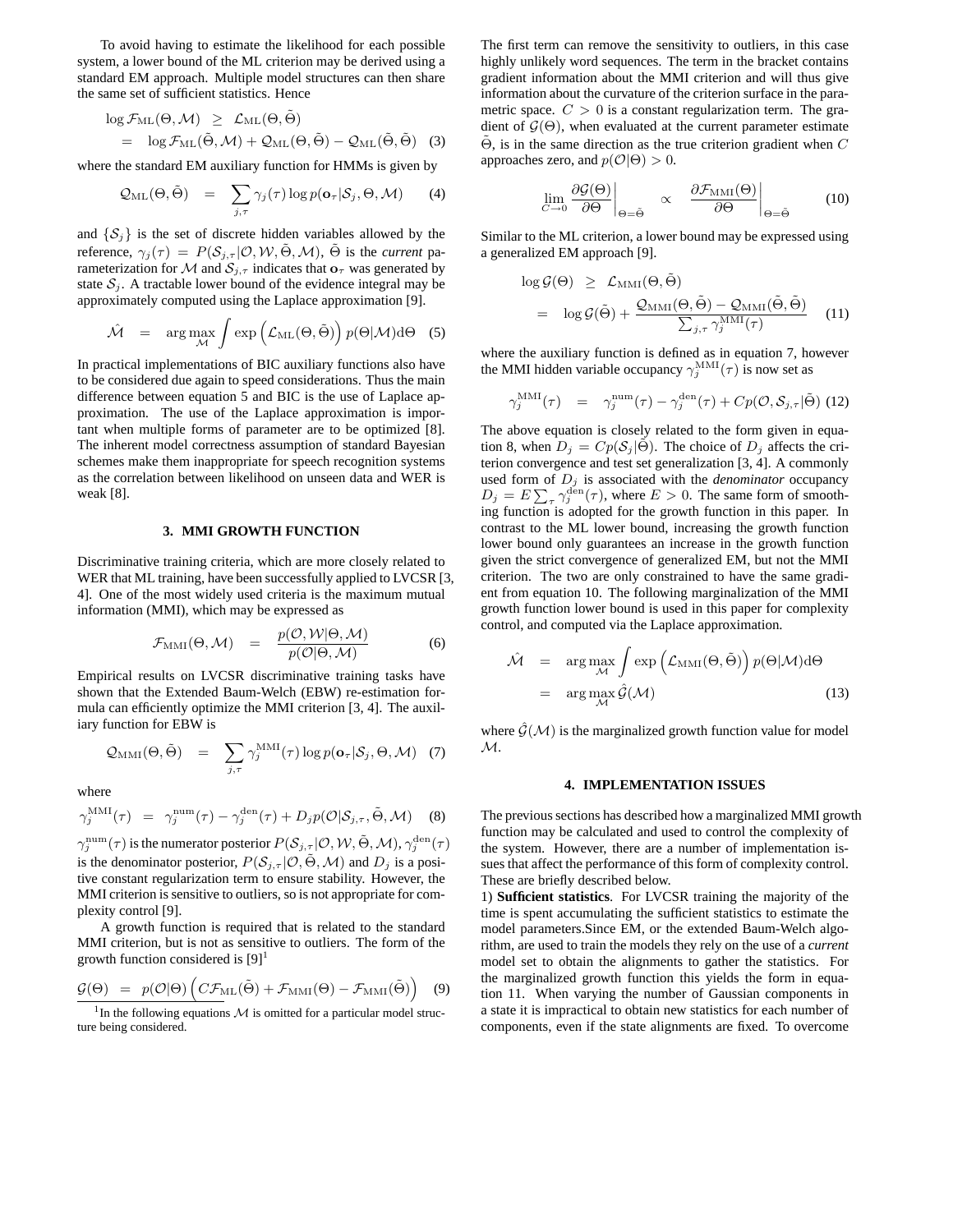this problem the sufficient statistics are obtained using the current model. From this model it is only possible to reduce the number of components associated with each state. This allows the use of *component merging* to obtain sufficient statistics. In model merging a pair of Gaussians are combined together to form a single component. Thus to join components  $j$  and  $k$  to yield  $l$ ,

$$
\gamma_l^{\text{MMI}}(\tau) = \gamma_j^{\text{MMI}}(\tau) + \gamma_k^{\text{MMI}}(\tau) \tag{14}
$$

similarly for the first and second order moments. All possible pairs of component merging are considered and the one with the largest marginalized value selected. In the case of determining the number of retained HLDA dimensions no component merging is required as the sufficient statistics may be assumed to be the same for all numbers of retained dimensions.

2) **Hessian calculation**. The Laplace approximation requires the storage of a Hessian matrix. The number of model parameters in an LVCSR system can be in the millions. Computing the Fisher Information matrix for this is impractical. The solution used in this work is the same as that in [8], where each component is assumed independent of all other components, and the mean vector and variance vector are additionally assumed independent.

3) **Maximum structure change**. When using the MMI growth function for controlling complexity the value of the growth function depends on all the competing models. However the sufficient statistics are accumulated given the current model. If the structure of the competing models vary dramatically from this then the estimate of the growth function will be poor. To overcome this problem a maximum change in the model complexity can be imposed. For the case of altering the number of components, the maximum number that may be removed from any state is set to 2 in these experiments. This was found to yield a reasonable compromise between accuracy and speed.

4) **Smoothing constant**. For the MMI growth function there is a smoothing constant  $D_j$ . This affects both the stability of the optimization and the rate of convergence. It will therefore change the marginalized growth function and rate of model structure change. In practice similar values to those used in MMI training were found to be a reasonable compromise.

5) **Model compression**. Equation 11 requires that in order to alter the system structure there must be an increase in the value of the marginalized growth function. For the case of determining the number of components where it is only possible to reduce the number of model parameters, it is possible to use the same approach for generating discriminatively determined compact systems. To allow a reduction in the complexity of the system it is required that

$$
\hat{\mathcal{G}}(\mathcal{M}) - \hat{\mathcal{G}}(\hat{\mathcal{M}}) \quad \geq \quad -\alpha \hat{\mathcal{G}}(\hat{\mathcal{M}}_0) \tag{15}
$$

where  $\alpha$  is the compression factor and  $\hat{\mathcal{M}}_0$  is the a current model structure to accumulate sufficient statistics from.  $\alpha = 0$  corresponds to the standard structural optimization problem.  $\alpha = \infty$ is a standard mix-down approach, where the number of components are reduced to the value specified in the maximum structure change.

### **5. EXPERIMENTAL RESULTS**

Two series of experiments were conducted to investigate the performance of the marginalized growth function for complexity control and compression. Two training sets were used. The first is a full system using a 296 hour training set h5etrain03, consisting of 4800 Switchboard I, 228 CHE and 418 LDC Cellular conversation sides. A 76 hour subset of this, h5etrainsub, was used for initial development. For evaluation a 3 hour subset of 2001 development data, dev01sub, was used. Cepstral features were extracted and normalized for each conversation side via side based VTLN, mean and variance normalization. A 52 dimensional acoustic feature was then generated by appending derivatives to the third order. This was projected down using one, or more, HLDA projections to a 39 dimensional feature vector, or a complexity determined dimensionality. Continuous density, mixture of Gaussian, cross-word triphone, gender independent HMM system were used. All recognition experiments used a 58k word trigram language model.



**Fig. 1**. Number of Gaussians vs. state occupancy

A 16 component system was generated on the h5etrain03sub training data. The components per state was then varied proportionally to the occupancy raised to a power of 0.2. This is the *varmix* approach used at CUED. The original 16 component was then compressed using the discriminative growth function to 13.9. Figure 1 shows a plot of number of components against state occupancy for these two systems. The use of components is dramatically different in the two systems. The marginalized growth function is not correlated with the state occupancy.

|         | Compression factor $\alpha$ ( $\times$ 10 |      |      |      |      |  |  |  |
|---------|-------------------------------------------|------|------|------|------|--|--|--|
|         |                                           |      |      |      |      |  |  |  |
| #Gauss  | 24.0                                      | 20.7 | 20.7 | 17.7 | 16.0 |  |  |  |
| WER (%) | 35.3                                      | 35.1 | 35.2 | 35.3 |      |  |  |  |

**Table 1.** WER on dev01sub and system size against  $\alpha$ , MLE training on h5etrain03sub

The 16 component systems was then iteratively split until the number of components was 24. This was then used as the baseline model for the complexity control experiments. Table 1 shows the performance of these systems. The baseline error rate for the 24 component system on dev01sub was 35.3%. Using the "optimal" structure, determined with  $\alpha = 0$  and 4 iterations of structure optimization the error rate fell to 35.1% and the average number of components per state was 20.7. The model structure was further compressed by increasing the value of  $\alpha$ . Using  $\alpha = 1 \times 10^{-3}$ , the average number of components was 17.7, a parameter reduction of 26% over the standard 24 component system with the same